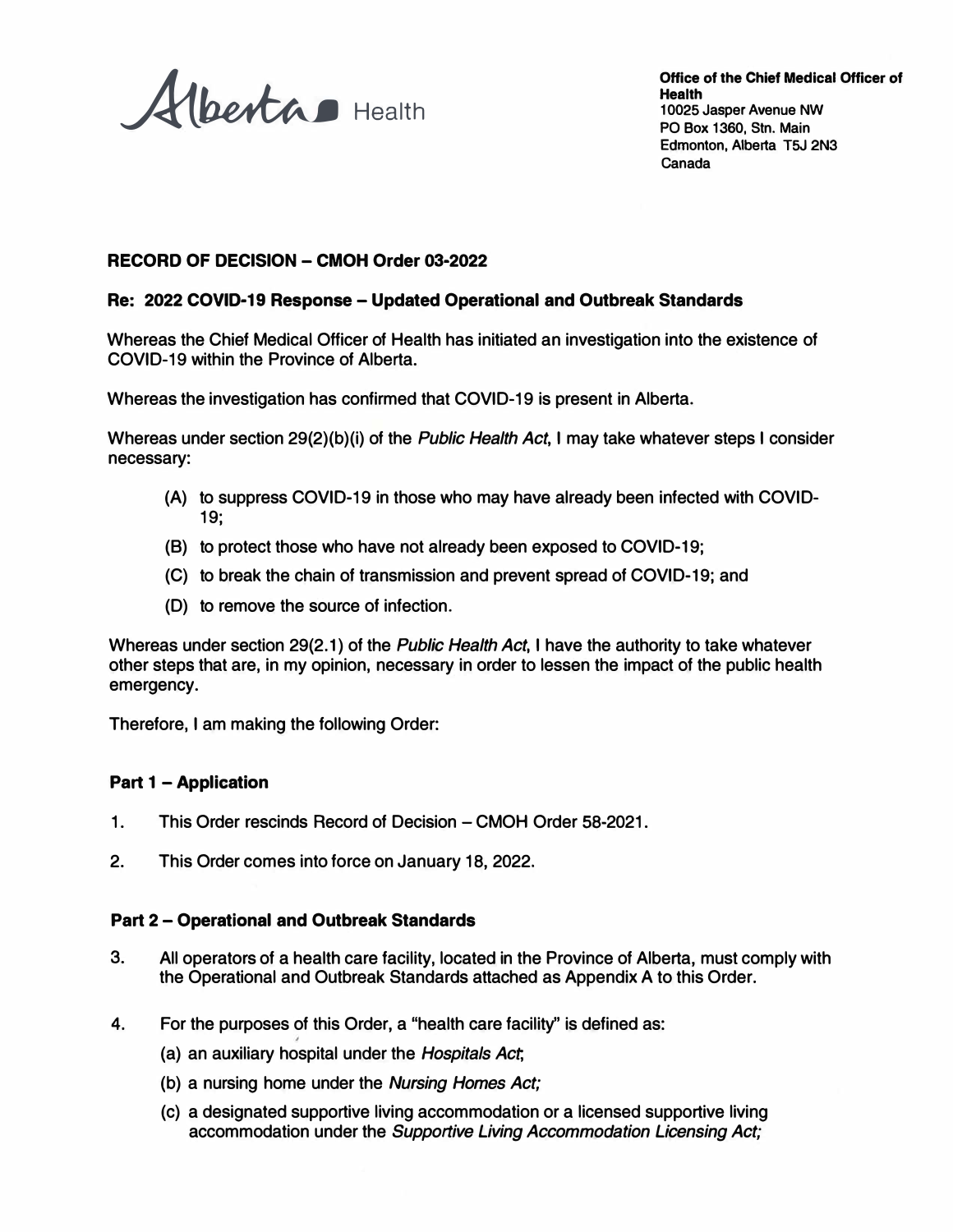- **(d) a lodge accommodation under the** *Alberta Housing Act,* **and**
- **( e) any facility in which residential hospice services are offered or provided by Alberta Health Services or by a service provider under contract with Alberta Health Services.**

#### **Part 3 - General**

- **5. Beginning on the date on which this Order comes into force but no later than five business days after the date on which this Order comes into force, all operators of a health care facility located in the province of Alberta must comply with the requirements of Appendix A, Operational and Outbreak Standards, of this Order.**
- **6. The Chief Medical Officer of Health may exempt an operator of a health care facility as defined in section 4 of this Order from the application of section 5 of this Order.**
- **7. If a section of this Order is inconsistent or in conflict with a provision in Record of Decision - CMOH Order 02-2022, the sections in this Order apply to the extent of the inconsistency or conflict.**
- **8. This Order, or any Part of this Order, remains in effect until rescinded by the Chief Medical Officer of Health.**

Signed on this  $\sqrt{\chi}$  day of January, 2022.

 $=$ 

**Deena Hinshaw, MB<sup>** $\sim$ **</sup><br>Chief Medical Officer of Health** 

*<u>Ibertan</u>*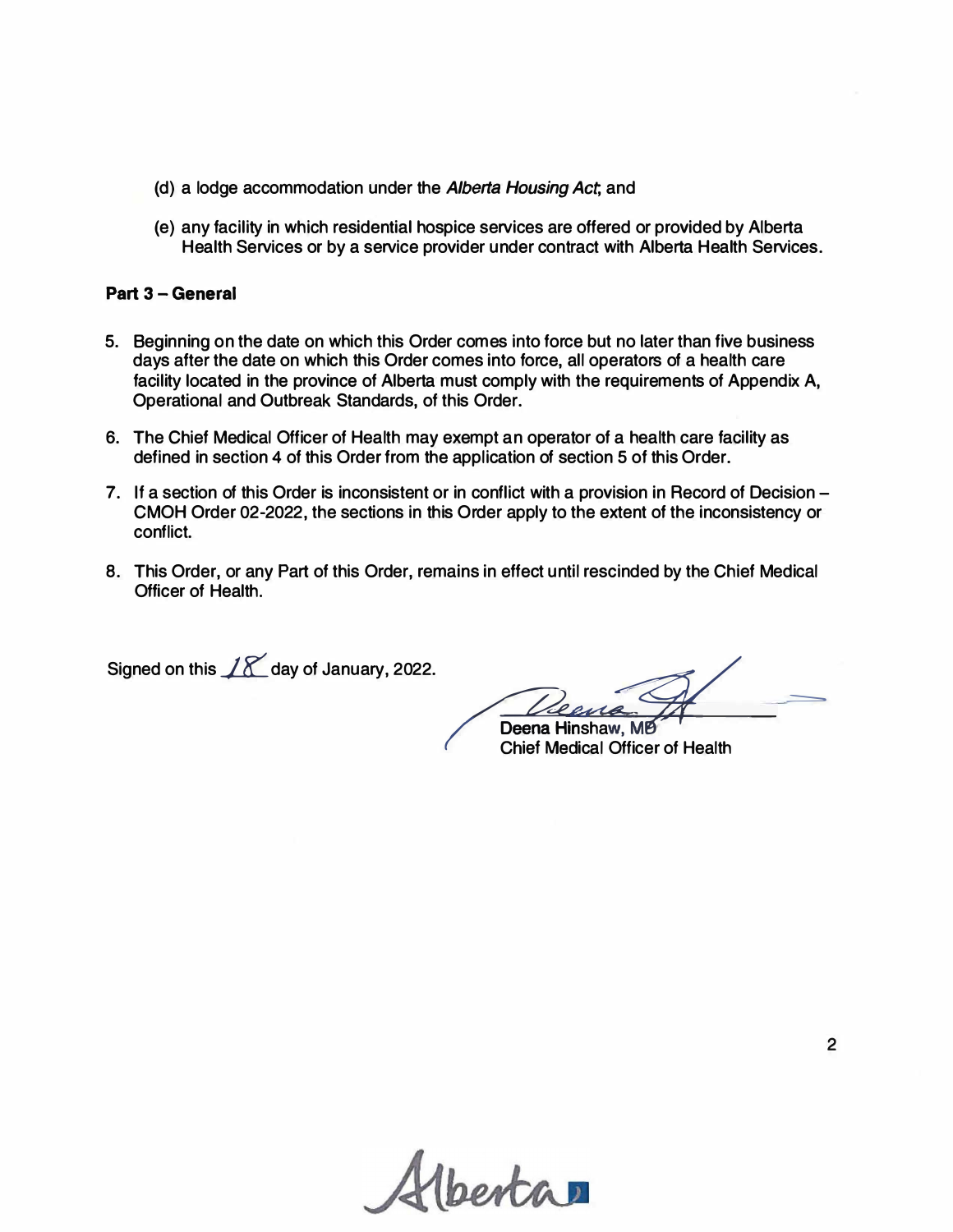Alberta

**Document:** Appendix A to Record of Decision – CMOH Order 03-2022

**Subject:** Updated Operational and Outbreak Standards for Licensed Supportive Living, Long-Term Care and Hospice Settings under Record of Decision –CMOH Order 03-2022.

**Date Issued:** January 18, 2022

**Scope of Application:** As per Record of Decision –CMOH Order 03-2022.

**Distribution:** All licensed supportive living (including group homes and lodges), long-term care (nursing homes and auxiliary hospitals) and facilities offering or providing a residential hospice service model.

### Updated Content

- \*Updates have been highlighted throughout Appendix
- Isolation requirements updated (Appendix  $1,2,3$ )
- Included references to address more frequent use of rapid antigen tests
- Clarification regarding use of respirators
- Editorial clarifications throughout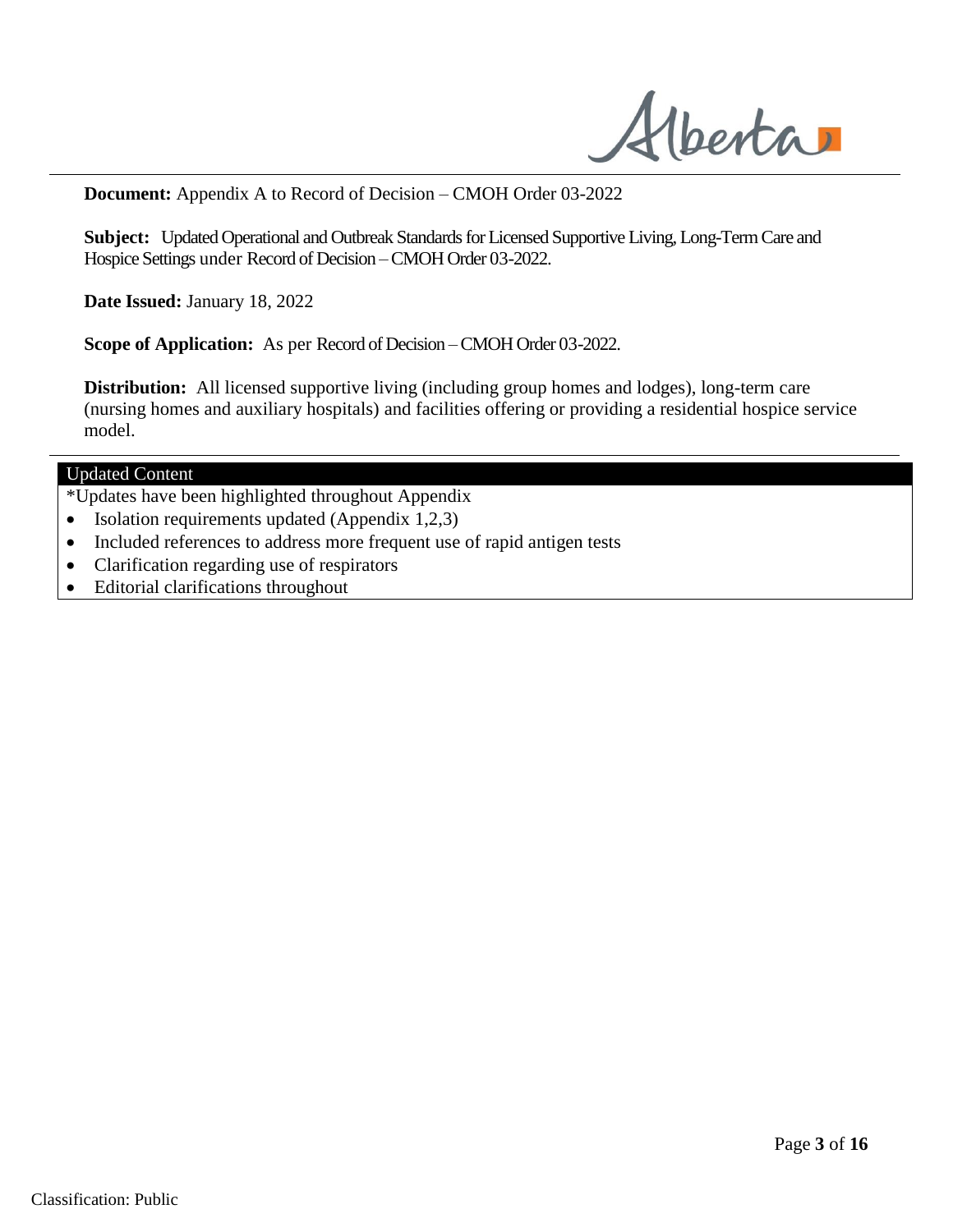# Contents

| Management of Residents Admission/Return from other Health Settings 10                             |  |
|----------------------------------------------------------------------------------------------------|--|
|                                                                                                    |  |
|                                                                                                    |  |
|                                                                                                    |  |
|                                                                                                    |  |
|                                                                                                    |  |
| Appendix 1: Management of Symptomatic LTC/DSL/Hospice Resident COVID-19 Test Results <sup>14</sup> |  |
| Appendix 2: Management of Asymptomatic LTC/DSL/Hospice Resident COVID-19 Test Results 15           |  |
| Appendix 3: Management of Licensed Supportive Living Resident COVID-19 Test Results  16            |  |
|                                                                                                    |  |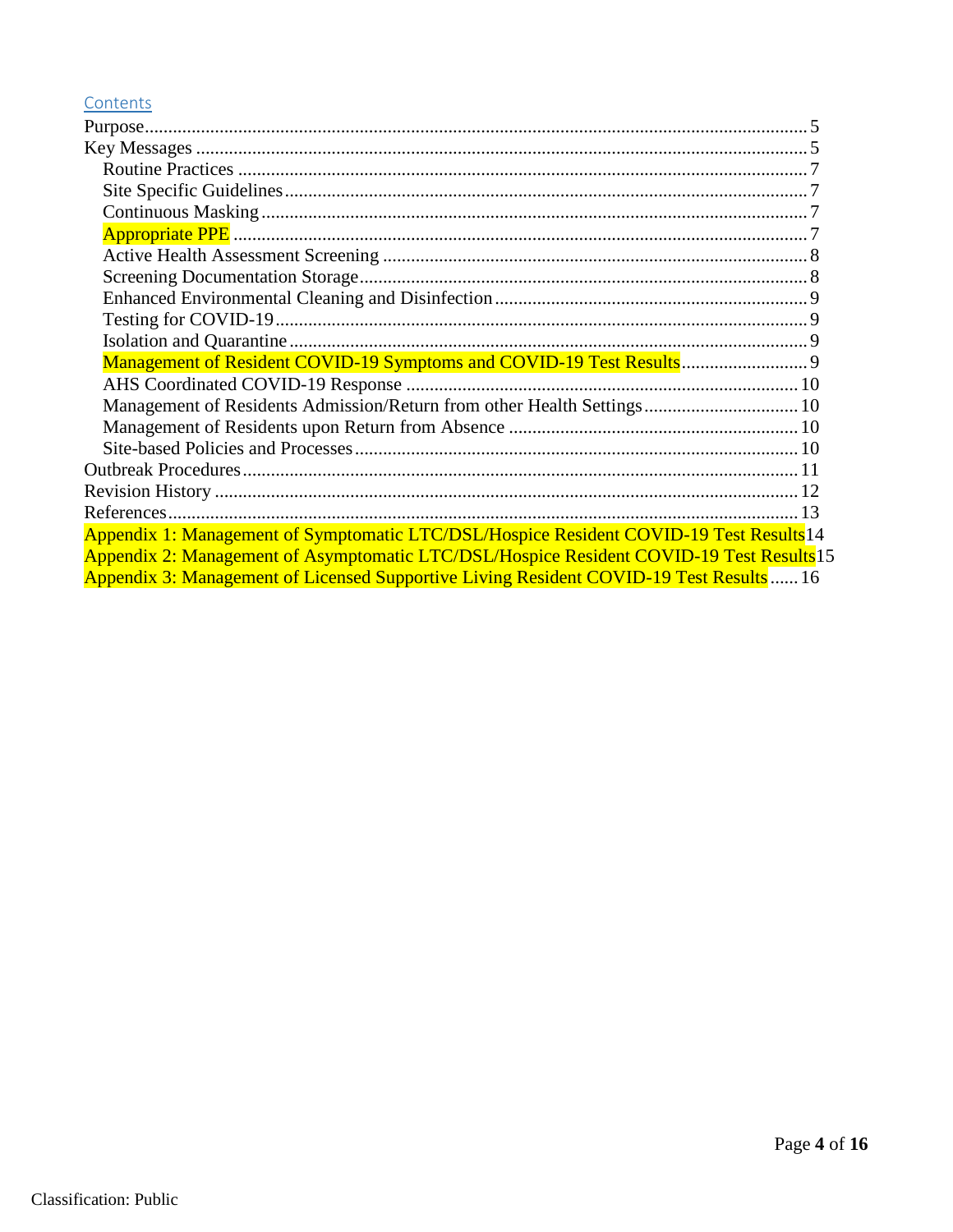# <span id="page-4-0"></span>**Purpose**

The Operational and Outbreak Standards are required under the Record of Decision –CMOH Order 03-2022 (the Order) and are applicable to all licensed supportive living (including group homes and lodges), long-term care (LTC) facilities and hospices, unless otherwise indicated. They set requirements for all operators<sup>1</sup>, residents<sup>2</sup>, staff<sup>3</sup>, students<sup>4</sup>, service providers<sup>5</sup>, volunteers, as well as any visiting person.

• These expectations may change existing requirements<sup>6</sup> (e.g., in the **Supportive Living and Long Term** [Care Accommodation Standards, the Continuing Care Health Service Standards\)](https://www.alberta.ca/continuing-care-accommodation-and-health-service-standards.aspx) but are required for the duration of this Order.

## <span id="page-4-1"></span>**Key Messages**

- Effective January 3, isolation requirements changed in the province. Updated shortened isolation requirements do not apply to residents of long-term care, *designated* supportive living and hospices. The existing isolation requirements remain in place because of the higher prevalence of complex medical conditions in these residents (see **Appendix 1 and 2** for management of test results).
	- o For residents of other *licensed* supportive living sites (e.g. lodges, group homes), the shortened isolation requirements apply (see **Appendix 3** for management of test results).
- The rise of community transmission of the Omicron variant of COVID-19 and the yet unknown challenges it will present to long-term care, licensed supportive living, and hospices, requires immediate action.
	- o Screening requirements for staff, students and service providers in long-term care, designated supportive living and hospice settings have changed.
	- o Residents returning from an absence of greater than 24 hours and asymptomatic fully immunized residents who have recently been in close contact with a confirmed case of COVID-19 are required to wear a surgical/procedure mask for 14 days while in common areas, except when eating and drinking, and actively screen for symptoms daily. Where onsite capacity allows, rapid testing on days 1, 3 and 7 post-return or post-exposure is recommended.
		- Quarantine requirements for asymptomatic residents who are not fully immunized who have been in close contact with a confirmed case of COVID-19 remain the same.
		- Note that rapid tests should not be completed on persons who have tested positive for COVID-19 in the previous 21 days to prevent false positive results.
	- o All staff, students, service providers, and volunteers must continuously wear either a wellfitting surgical/procedure mask OR a well-fitting KN95 facemask while on shift, at all times, and in any areas of the site where care/treatment is being provided, along with any non-care areas of the site except when working alone in an office or when a barrier is in place.

<sup>&</sup>lt;sup>1</sup> Operator means any operator, service provider, site administration or other staff member responsible for areas impacted by these expectations.

 $2$  A resident is any person who lives within one of these sites (sometimes called clients or patients), or legal decision maker where relevant.

<sup>&</sup>lt;sup>3</sup> Any person employed by or contracted by the site, or an Alberta Health Services employee or contractor (e.g., employee of an agency contracted to AHS), or other essential worker.

<sup>&</sup>lt;sup>4</sup> Any person who is participating in a student placement or practicum allowed by the operator and the post-secondary institution.

<sup>&</sup>lt;sup>5</sup> Any person who is on-site to deliver a service (e.g. regulated health professional) who is not an employed or contracted staff member.

<sup>6</sup> Expectations may be required by Alberta Health or contractually by Alberta Health Services.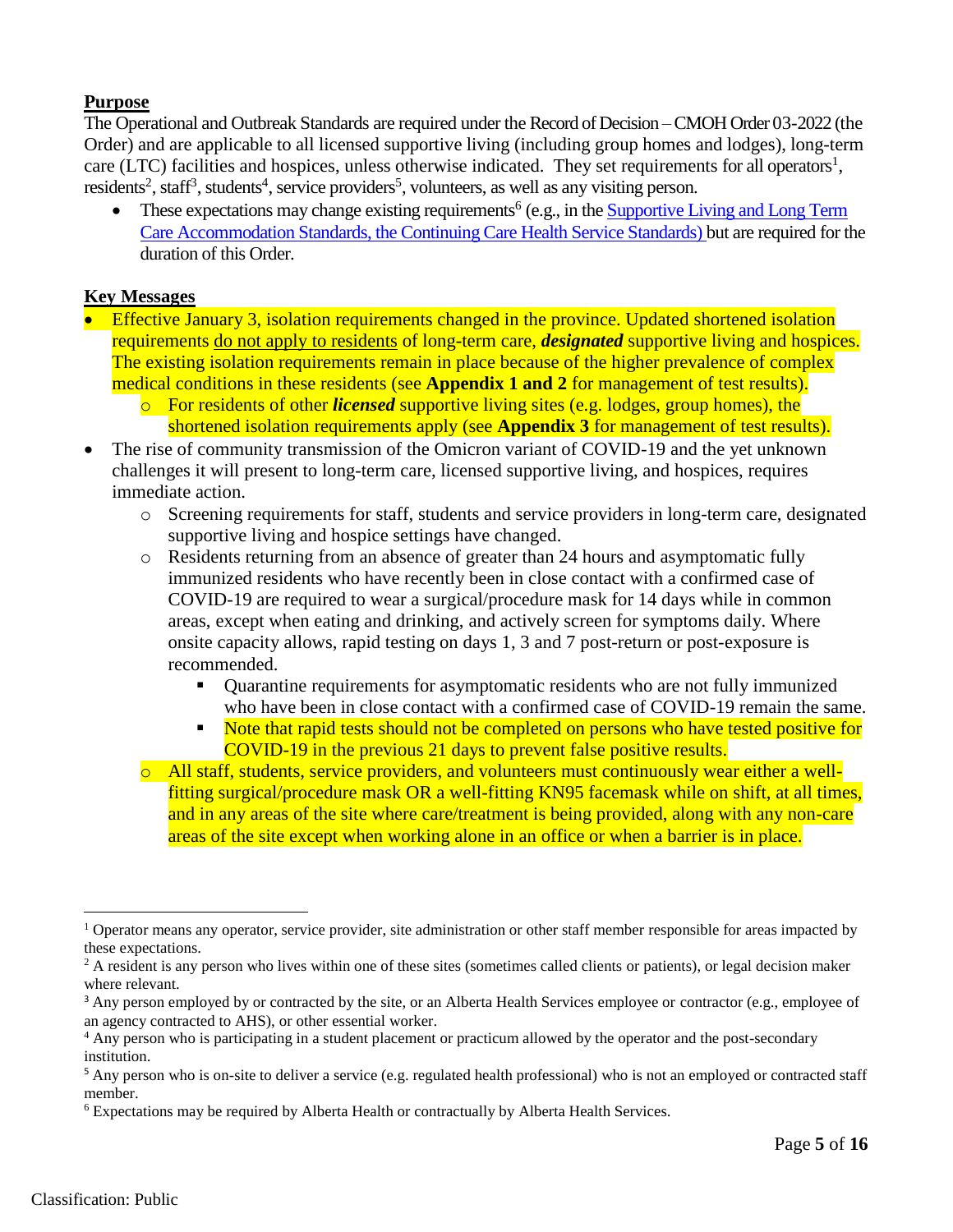- o All staff, students, service providers or volunteers providing direct care to a probable or confirmed case of COVID-19 are required to wear PPE consisting of eye protection, gown, gloves. In addition, a well-fitted KN95 or N95 facemask must be worn.
	- Staff must always complete a point of care risk assessment prior to care provision to determine appropriate Personal Protective Equipment (PPE) for each circumstance.
	- **If the point of care assessment determines that a respirator is required to provide** adequate protection, a fit-tested N95 respirator or other NIOSH approved respirator must be used by all affected staff, students, service providers, and volunteers.
- o Visiting persons must wear a well-fitting surgical/procedure mask or they may use a wellfitted KN95 or N95 facemask or a respirator.
	- **LTC, DSL and hospice operators are required to provide visitors a surgical/procedure** mask if visitors do not have their own mask.
- This order supplements already existing [expectations](https://www.alberta.ca/continuing-care-accommodation-and-health-service-standards.aspx) for this sector (licensed supportive living, long-term care and hospice settings).
	- o Through existing legislation and/or contracts with Alberta Health Services (AHS), operators are expected to abide by several sets of standards for the delivery of quality accommodation and publicly funded health care services to residents. Alberta Health and AHS oversee compliance with these expectations.
- It is imperative for everyone to continue with outbreak prevention measures including immunization, staff and visiting persons staying home when sick (even slightly), hand hygiene, continuous masking, early recognition of symptoms, regular disinfection of high touch surfaces, etc.
- It is strongly recommended that all Albertans become fully immunized to protect not only themselves, but also their communities. See [Alberta COVID-19 Vaccine Program](https://www.alberta.ca/covid19-vaccine.aspx) for more information. This includes a strong recommendation for booster doses for all those who are eligible.
- Local Medical Officers of Health (MOH) continue to play a key role in outbreak management. MOHs, and their designates, will continue to lead each outbreak response and will direct any additional actions that are required to be put into place within a facility based on any unique circumstances, configuration considerations, specialized populations, etc. MOHs also play a key role in determining if additional outbreak control measures are needed.
- The MOH, or their designate responsible for a public health investigation, may require additional measures be put in place at the site or zone level to limit spread of a potential infection, such as requiring individuals to quarantine and/or isolate for periods longer than the timeframes included.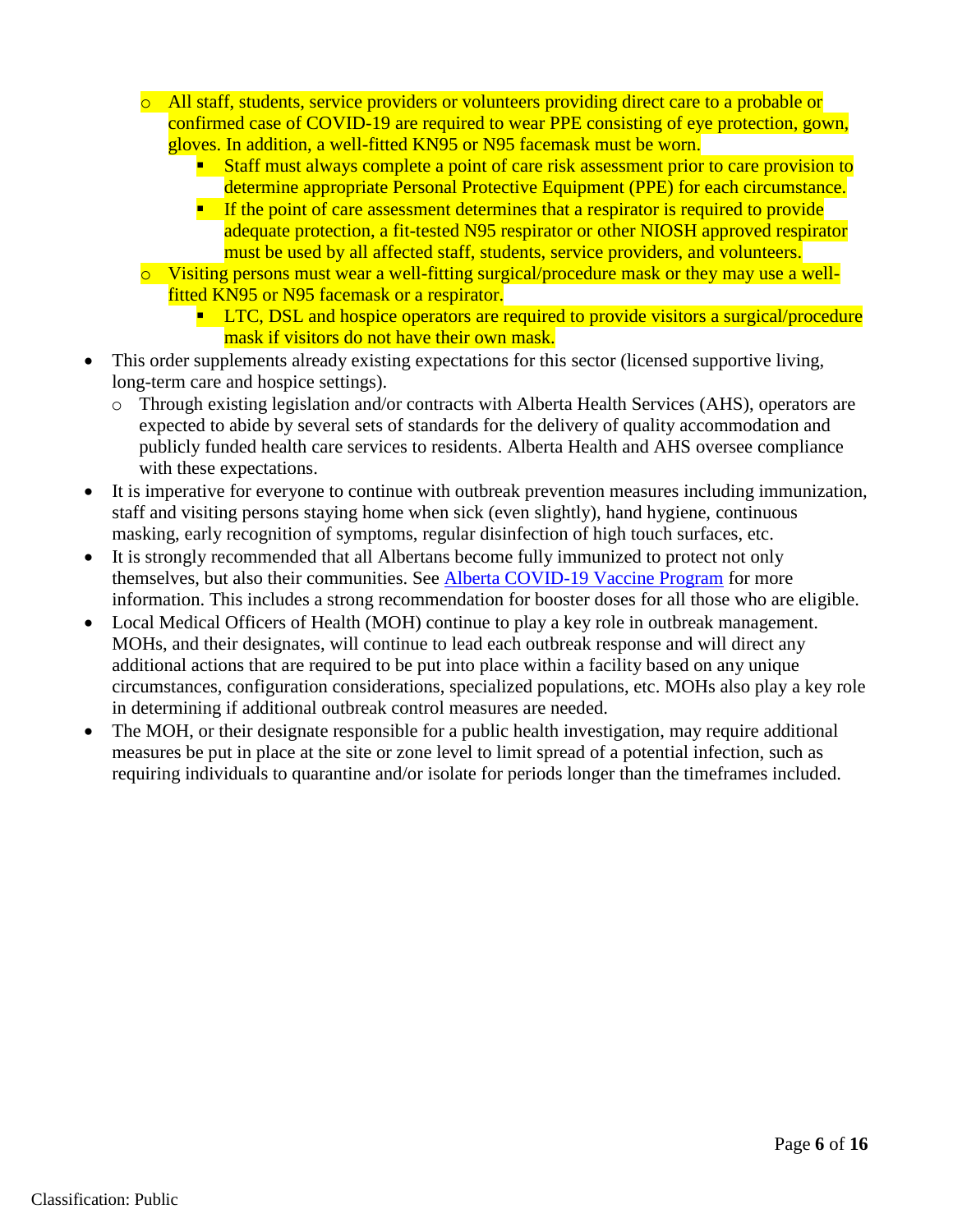# <span id="page-6-0"></span>**Routine Practices**

# <span id="page-6-1"></span>**Site Specific Guidelines**

- Operators must review and implement AHS Guidelines (relevant to each setting):
	- o [Guide for Outbreak Prevention and Control in Long Term Care and Designated Supportive](https://can01.safelinks.protection.outlook.com/?url=https%3A%2F%2Fwww.albertahealthservices.ca%2Fassets%2Fhealthinfo%2Fflu%2Fhi-flu-prov-hlsl.pdf&data=04%7C01%7Callison.lacey%40gov.ab.ca%7Ccb4c62b6a300414796c608d9c636ec07%7C2bb51c06af9b42c58bf53c3b7b10850b%7C0%7C0%7C637758761926792212%7CUnknown%7CTWFpbGZsb3d8eyJWIjoiMC4wLjAwMDAiLCJQIjoiV2luMzIiLCJBTiI6Ik1haWwiLCJXVCI6Mn0%3D%7C3000&sdata=s15R%2FLTdUFo7bGqcvNVI%2FuSQOKRLSwpN%2BI4FUJTCZ6I%3D&reserved=0) [Living Sites](https://can01.safelinks.protection.outlook.com/?url=https%3A%2F%2Fwww.albertahealthservices.ca%2Fassets%2Fhealthinfo%2Fflu%2Fhi-flu-prov-hlsl.pdf&data=04%7C01%7Callison.lacey%40gov.ab.ca%7Ccb4c62b6a300414796c608d9c636ec07%7C2bb51c06af9b42c58bf53c3b7b10850b%7C0%7C0%7C637758761926792212%7CUnknown%7CTWFpbGZsb3d8eyJWIjoiMC4wLjAwMDAiLCJQIjoiV2luMzIiLCJBTiI6Ik1haWwiLCJXVCI6Mn0%3D%7C3000&sdata=s15R%2FLTdUFo7bGqcvNVI%2FuSQOKRLSwpN%2BI4FUJTCZ6I%3D&reserved=0)
	- o [Guidance for Outbreak Prevention Control & Management in Non-Designated Supportive](https://can01.safelinks.protection.outlook.com/?url=https%3A%2F%2Fwww.albertahealthservices.ca%2Fassets%2Fhealthinfo%2Fflu%2Fhi-flu-care-and-treat-guidelines.pdf&data=04%7C01%7Callison.lacey%40gov.ab.ca%7Ccb4c62b6a300414796c608d9c636ec07%7C2bb51c06af9b42c58bf53c3b7b10850b%7C0%7C0%7C637758761926792212%7CUnknown%7CTWFpbGZsb3d8eyJWIjoiMC4wLjAwMDAiLCJQIjoiV2luMzIiLCJBTiI6Ik1haWwiLCJXVCI6Mn0%3D%7C3000&sdata=U1JPG5RZ9X200YsIAScKoeyWJ%2FYAG075JRtIONX228E%3D&reserved=0) [Living Sites](https://can01.safelinks.protection.outlook.com/?url=https%3A%2F%2Fwww.albertahealthservices.ca%2Fassets%2Fhealthinfo%2Fflu%2Fhi-flu-care-and-treat-guidelines.pdf&data=04%7C01%7Callison.lacey%40gov.ab.ca%7Ccb4c62b6a300414796c608d9c636ec07%7C2bb51c06af9b42c58bf53c3b7b10850b%7C0%7C0%7C637758761926792212%7CUnknown%7CTWFpbGZsb3d8eyJWIjoiMC4wLjAwMDAiLCJQIjoiV2luMzIiLCJBTiI6Ik1haWwiLCJXVCI6Mn0%3D%7C3000&sdata=U1JPG5RZ9X200YsIAScKoeyWJ%2FYAG075JRtIONX228E%3D&reserved=0)
	- o [Gastrointestinal/Respiratory/COVID-19 Outbreak Provincial Operator Checklist](https://can01.safelinks.protection.outlook.com/?url=https%3A%2F%2Fwww.albertahealthservices.ca%2Fassets%2Fhealthinfo%2Fipc%2Fhi-ipc-prov-gi-resp-operators-checklist.pdf&data=04%7C01%7Callison.lacey%40gov.ab.ca%7Ccb4c62b6a300414796c608d9c636ec07%7C2bb51c06af9b42c58bf53c3b7b10850b%7C0%7C0%7C637758761926792212%7CUnknown%7CTWFpbGZsb3d8eyJWIjoiMC4wLjAwMDAiLCJQIjoiV2luMzIiLCJBTiI6Ik1haWwiLCJXVCI6Mn0%3D%7C3000&sdata=SwKWHH5BiOP4q2FP7V9Tcu60zHf8ClHs37LLEdYk7jE%3D&reserved=0)
	- o [Alberta Public Health Disease Management](https://open.alberta.ca/publications/coronavirus-covid-19) Guidelines
- Note: If there is conflicting information between the documents linked above and the standards in this order, the standards in this order supersede those in the linked documents.
- For any questions about the application of these updated operational standards, please contact Alberta Health: [asal@gov.ab.ca](mailto:asal@gov.ab.ca)

# <span id="page-6-2"></span>**Continuous Masking**

- All staff, students, service providers, and volunteers must continuously wear either a well-fitting surgical/procedure mask OR a well-fitting KN95 facemask while on shift, at all times, and in any areas of the site where care/treatment is being provided, along with any non-care areas of the site except when working alone in an office or when a barrier is in place.
	- o If staff are providing care to a resident with communication challenges where a mask would inhibit care being provided, operators have discretion to determine if circumstances are appropriate to use alternate (PPE).
- Visiting persons must wear a well-fitting surgical/procedure mask OR they may use a well-fitted KN95 or N95 facemask or a respirator.
	- o LTC, DSL and hospice operators are required to provide visitors a surgical/procedure mask if visitors do not have their own mask.
	- o Visiting persons who are spending time with residents with communication challenges (e.g. hearing concerns) where a mask would inhibit communication being provided, can remove mask while in a private space in the building if the resident consents and a distance of two meters is maintained between the visitor and the resident at all times.
- Masks can be temporarily removed for the purposes of eating and drinking and be replaced immediately after the food/drink is complete. A distance of two meters should be maintained while the mask is removed.
	- o Note: Fully immunized persons who are required to wear a mask following their shortened isolation period (staff, licensed supportive living residents and visitors) CANNOT remove their mask for any purpose (including eating and drinking) when outside their own room as per the [CMOH isolation order.](https://www.alberta.ca/isolation.aspx)

# <span id="page-6-3"></span>**Appropriate PPE**

- All staff, students, service providers, and volunteers must continuously wear either a well-fitting surgical/procedure mask OR a well-fitting KN95 facemask while on shift, at all times, and in any areas of the site where care/treatment is being provided, along with any non-care areas of the site except when working alone in an office or when a barrier is in place.
- All staff, students, service providers or volunteers providing direct care to a probable or confirmed case of COVID-19 are required to wear PPE consisting of eye protection, gown, gloves. In addition, a well-fitted KN95 or N95 facemask must be worn.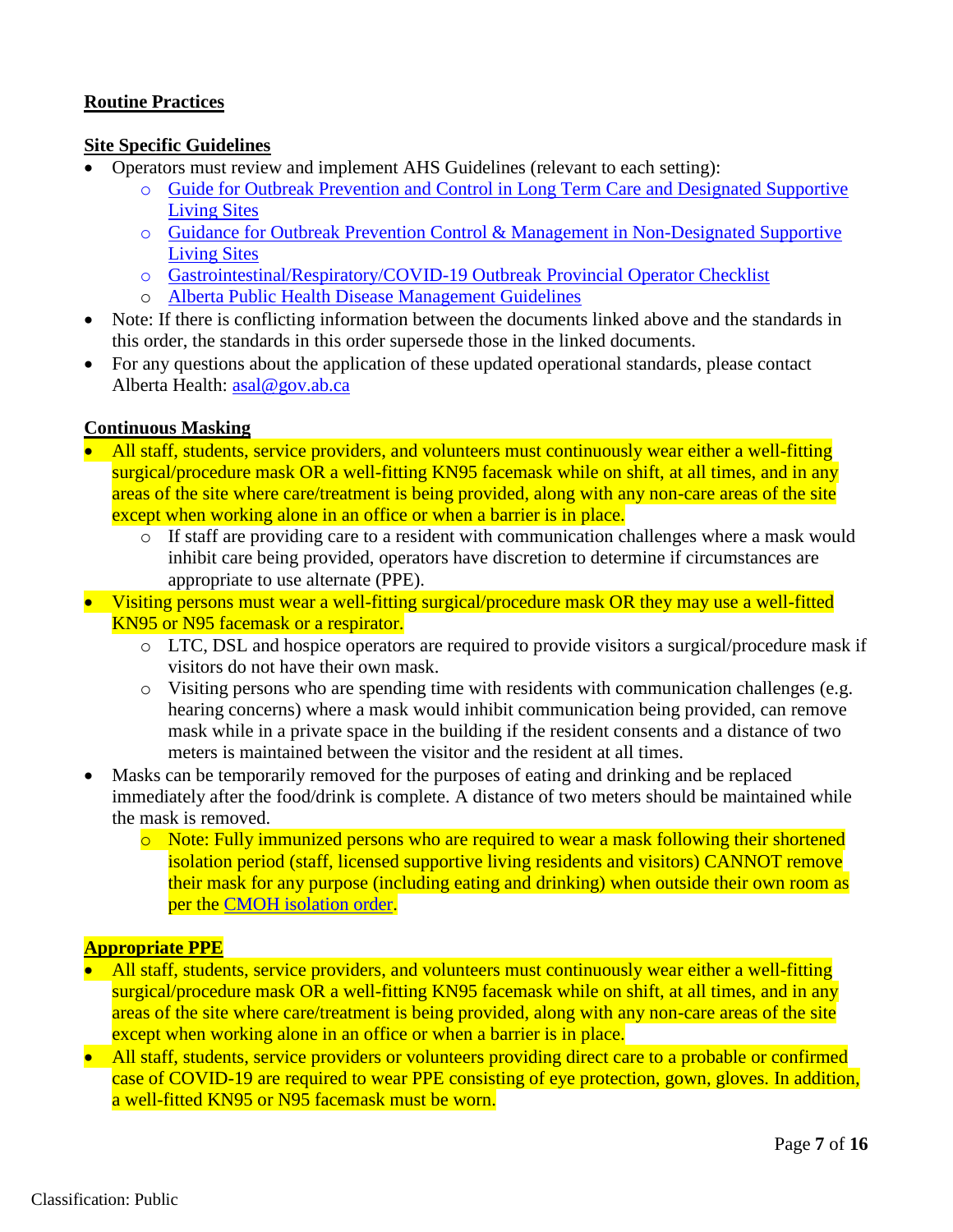- o Staff must always complete a point of care risk assessment prior to care provision to determine appropriate Personal Protective Equipment (PPE) for each circumstance.
- $\circ$  If the point of care assessment determines that a respirator is required to provide adequate protection, a fit-tested N95 respirator or other NIOSH approved respirator must be used by all affected staff, students, service providers, and volunteers.
- Visiting persons must wear a well-fitting surgical/procedure mask or they may use a well-fitted KN95 or N95 facemask or a respirator.
	- o LTC, DSL and hospice operators are required to provide visitors a surgical/procedure mask if visitors do not have their own mask.

## <span id="page-7-0"></span>**Active Health Assessment Screening**

- All staff, students service providers and volunteers must be **actively screened** prior to the start of each worksite shift.
- All visiting persons entering the site must be **actively screened** at entry to the site.
- Residents returning from an absence of greater than 24 hours or who are an asymptomatic fully immunized close contact must actively screen every day for 14 days upon return to site or date of exposure, whichever is relevant.
- Emergency response teams (Police, Fire, Ambulance) must not be stopped to be screened prior to entering the facility or worksite.
- **Active Screening** involves:
	- 1. Satisfactory COVID-19 screening using:
		- o [COVID-19 Continuing Care Daily Checklist \(Visitors \)](https://open.alberta.ca/publications/covid-19-information-alberta-health-daily-checklist), or
		- o [COVID-19 Continuing Care Daily Checklist \(LTC/DSL/Hospice Staff, Service Providers,](https://open.alberta.ca/publications/covid-19-information-alberta-health-daily-checklist) Students [and Volunteers\),](https://open.alberta.ca/publications/covid-19-information-alberta-health-daily-checklist) or
		- o [COVID-19 Continuing Care Daily Checklist \(LSL Staff, Service Providers, Students](https://open.alberta.ca/publications/covid-19-information-alberta-health-daily-checklist) and [Volunteers\),](https://open.alberta.ca/publications/covid-19-information-alberta-health-daily-checklist) or
		- o [COVID-19 Continuing Care Daily Checklist \(Residents\).](https://open.alberta.ca/publications/covid-19-information-alberta-health-daily-checklist)
	- 2. Screening may be completed electronically or on paper. For staff, students, service providers and volunteers, this can be completed prior to arrival to the site, but must be confirmed by the screener prior to entry.
- If a staff member, service provider, volunteer, student or visiting person feels ill or develops any symptoms of COVID-19 while at work or on site, they must leave their mask on, notify their site contact and immediately leave the site.

### <span id="page-7-1"></span>**Screening Documentation Storage**

- For anyone permitted to enter, operators are required to record and store their n*ame, contact information, and date and time of entry and exit* for contact tracing purposes, for a minimum of 4 weeks, but not longer than required for the purposes of contact tracing:
- Use of any personal information that is collected for COVID-19 contact tracing can only be for this purpose, unless an individual provides their consent. See *[Personal Information Protection](https://www.alberta.ca/collecting-personal-information.aspx) [Act](https://www.alberta.ca/collecting-personal-information.aspx)* for further details on your responsibilities.
- <span id="page-7-2"></span>• The completed COVID-19 health screening records of persons entering the site should not be stored by the operators, but rather disposed of confidentially. (**NOTE:** *these documents contain health information*)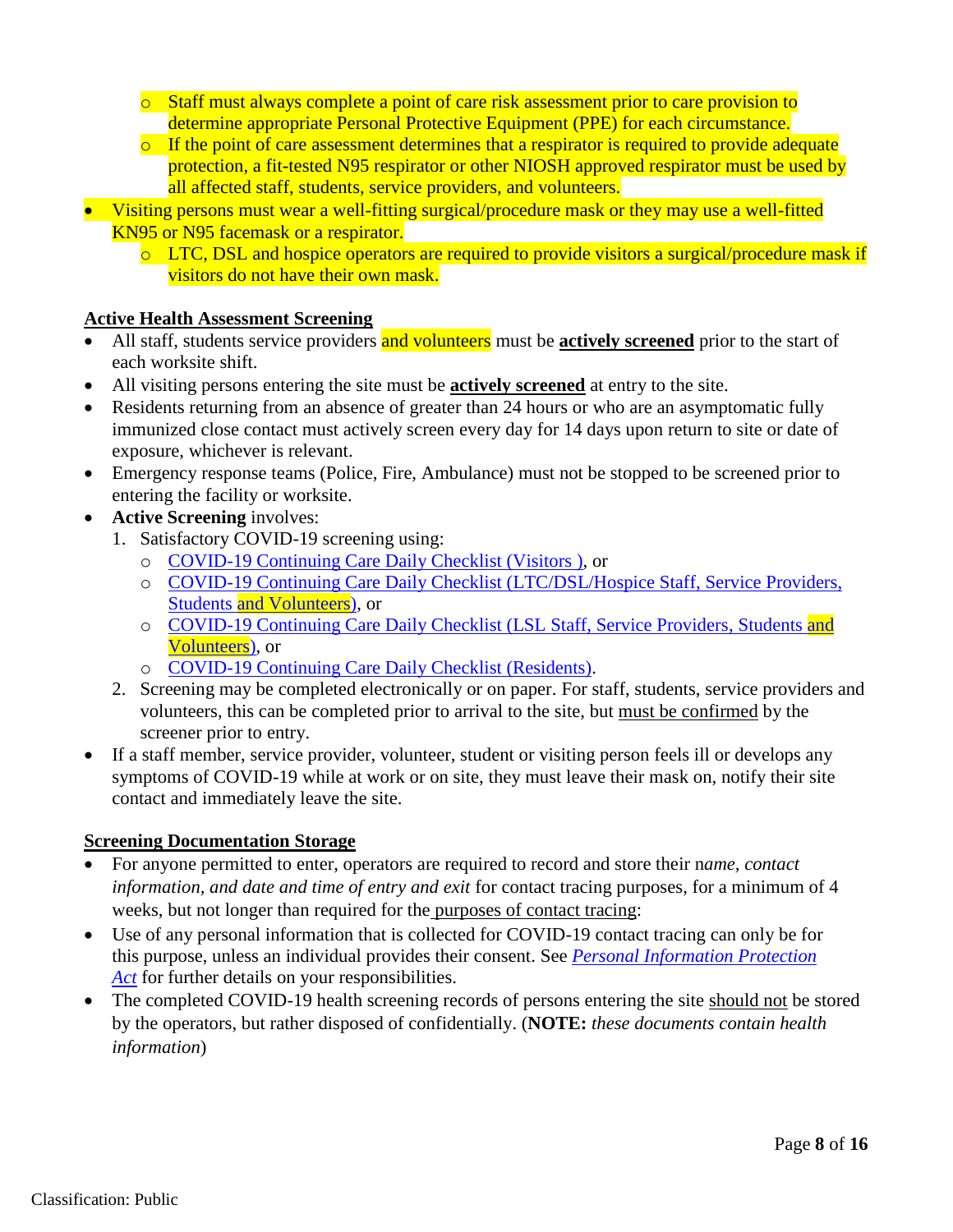# **Enhanced Environmental Cleaning and Disinfection**

- Common/Public areas:
	- o Cleaning and disinfecting any **high touch** surfaces (e.g., doorknobs, light switches, call bells, handrails, phones, elevator buttons, TV remote), care/treatment areas, dining areas and lounges **twice per day**.
- Areas that are not considered common/public areas (e.g. resident rooms, private offices, administrative areas, etc.) do not require enhanced cleaning/disinfection.

# <span id="page-8-0"></span>**Testing for COVID-19**

- Indications for **testing** symptomatic and asymptomatic persons are outlined in the [Alberta](https://open.alberta.ca/publications/coronavirus-covid-19) Public [Health Disease Management Guidelines](https://open.alberta.ca/publications/coronavirus-covid-19) and as directed by Public Health.
- Rapid testing continues to play an important role in pandemic management; however, PCR testing typically remains the preferred testing approach for residents and staff. PCR testing continues to be available through AHS for those living and working in these settings.

## <span id="page-8-1"></span>**Isolation and Quarantine**

- Indications for **isolation** and **quarantine** are outlined in the [Alberta Public Health Disease](https://open.alberta.ca/publications/coronavirus-covid-19) [Management Guidelines.](https://open.alberta.ca/publications/coronavirus-covid-19)
	- o The term **isolation** refers to separating and restricting the movement of an individual with symptoms of COVID-19, or who is confirmed to have COVID-19, to prevent their contact with others and to reduce the risk of transmission.
		- Because of the higher prevalence of complex medical conditions in residents of long term care, hospice, and *designated* supportive living, residents in these facilities must still complete a 10 day isolation period if they have COVID-19, independent of their immunization status, in order to continue to minimize the risk of COVID transmission in these settings.
		- **Fully vaccinated licensed supportive living residents (e.g. lodges, group homes) are** required to complete a 5 day isolation period along with follow-up masking requirements, like all Albertans.
	- o The term **quarantine** refers to separating and restricting the movement of an individual who was potentially exposed to COVID-19. This is to reduce the risk of transmission, if that individual becomes a COVID-19 case. During the quarantine period, the individual should monitor for symptoms and if symptoms develop, they should be offered COVID-19 testing.
		- All non-fully immunized residents who and are close contacts of a confirmed case of COVID-19 must quarantine for 14 days, regardless of the presence of any symptoms.
- Staff are to follow isolation requirements for all Albertans outlined in the [general isolation orders.](https://www.alberta.ca/isolation.aspx)

### <span id="page-8-2"></span>**Management of Resident COVID-19 Symptoms and COVID-19 Test Results**

- Anyone with symptoms listed in Alberta- Public Health [Disease Management Guidelines](https://open.alberta.ca/publications/coronavirus-covid-19) must be isolated.
- Please see [Appendix 1,2 and 3](#page-13-0) for management of COVID-19 test results in fully and not fully immunized residents.
- The MOH (or designate) responsible for a public health investigation may require additional measures be put in place at the site or zone level to limit spread of a potential infection such as requiring individuals to quarantine and/or isolate for periods longer than the timeframes included.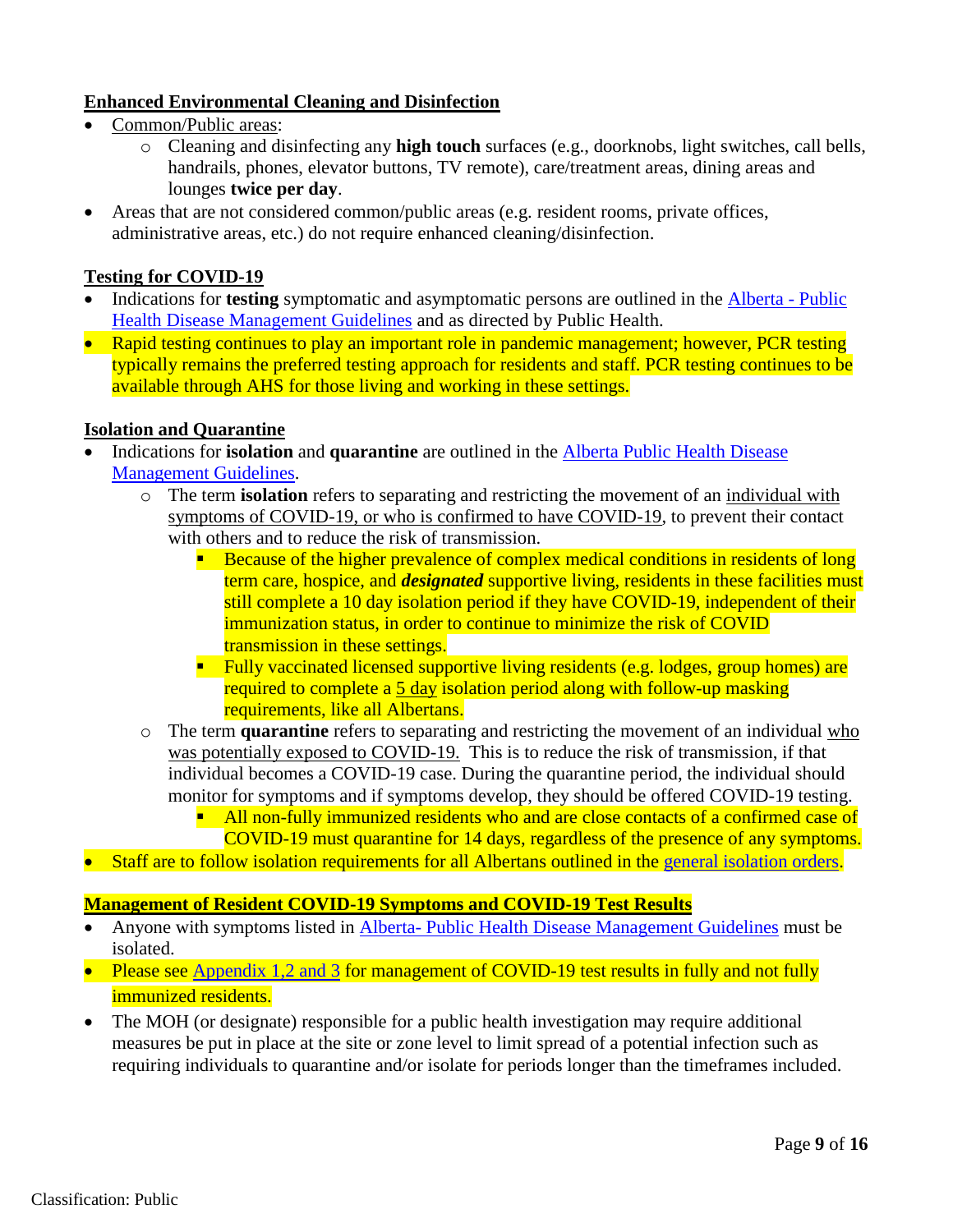# <span id="page-9-0"></span>**AHS Coordinated COVID-19 Response**

- AHS Coordinated COVID-19 Response (1-844-343-0971) is available to all congregate settings. If a site does not already have an outbreak of COVID-19, the response line must be contacted for additional guidance and decision-making support as soon as there is a person showing symptoms in Table 2a: Symptom List for COVID-19 Testing outlined in the Alberta- [Public Health Disease](https://open.alberta.ca/publications/coronavirus-covid-19) [Management Guidelines.](https://open.alberta.ca/publications/coronavirus-covid-19)
	- o The AHS Coordinated COVID-19 Response team must be contacted with the *first symptomatic person* in a congregate setting.
	- o Once the AHS Coordinated COVID-19 Response team has been informed and if a COVID-19 outbreak has been declared the AHS Zone MOH (or designate) will lead the outbreak response and provide ongoing direction, as appropriate.

### <span id="page-9-1"></span>**Management of Residents Admission/Return from other Health Settings**

- All **DSL/LTC residents** must be placed on contact/droplet precautions and are to remain in their room upon admission or return from hospitals (after stays of more than 24 hours) until they receive a negative COVID-19 PCR test.
	- o The swab should be taken within 48 hours pre or post discharge.
	- o Hospital discharge must not be delayed awaiting test results.
	- o If the test result is positive, see Appendix 1 or 2 for management of COVID-19 test results.
- **Note:** Residents who have tested positive for COVID-19 in the previous 90 days are not required to be **PCR** tested or to be placed on contact/droplet precautions as part of this measure.

### <span id="page-9-2"></span>**Management of Residents upon Return from Absence**

- Operators must supply residents returning from off-site absence of more than 24 hours with a sufficient amount of surgical/procedure masks and direct them to wear a new mask for 14 days while in common areas, except when eating and drinking, and direct them to actively screen for symptoms daily for 14 days.
	- o Where onsite capacity allows, rapid testing on days 1, 3 and 7 post-return is recommended.
	- o Note that rapid tests should not be completed on persons who have tested positive for COVID-19 in the previous 21 days to prevent false positive results.

#### <span id="page-9-3"></span>**Site-based Policies and Processes**

- Operators may choose to implement additional site-based policies and processes for COVID-19 prevention:
	- o policies and processes must be appropriate to local context;
	- o policies and processes must be based on resident and family member preferences.
- Visiting persons must comply with site-based policies and processes for COVID-19 prevention.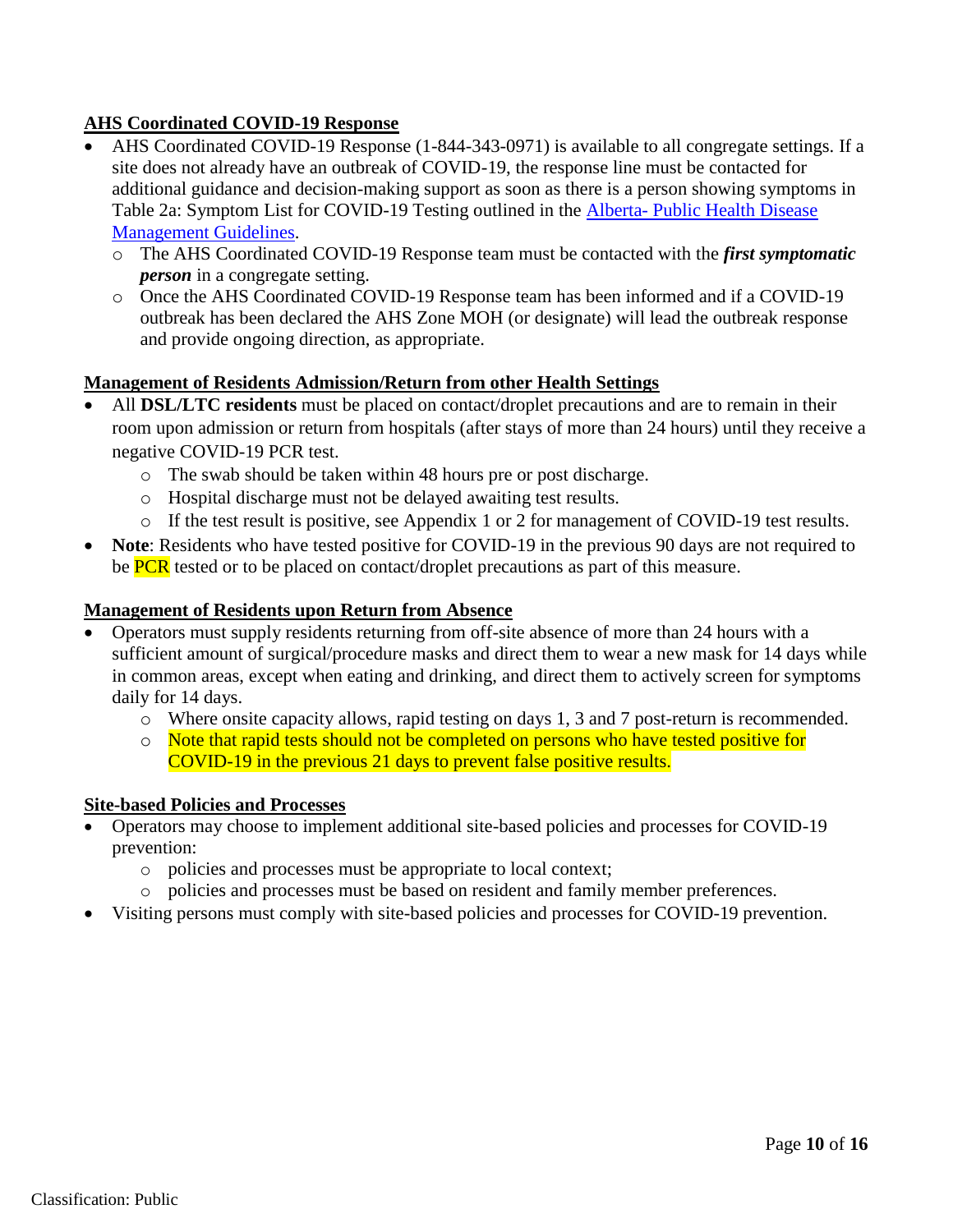## <span id="page-10-0"></span>**Outbreak Procedures**

#### **Confirmed COVID-19 outbreak**

Please see Table C1: Outbreak Definitions of COVID-19 in the Alberta [Public Health Disease](https://open.alberta.ca/publications/coronavirus-covid-19)  [Management Guidelines](https://open.alberta.ca/publications/coronavirus-covid-19) for the definition of an outbreak in Continuing Care settings

\*Definition may be updated as data evolves, please ensure you are referring to most recent version.

- Local MOHs continue to play a key role in outbreak management. MOHs, and their designates, will continue to lead each outbreak response and will direct any additional actions that are required to be put into place within a facility based on any unique circumstances, configuration considerations, specialized populations, etc.
- In the case of a **confirmed** COVID-19 outbreak:
	- o All congregate settings (i.e. DSL/LTC, non-designated LSL, lodges, group homes and hospices) must require all staff to work only at one congregate setting for the duration of the outbreak.
		- **Essential service workers (as defined by the [exemption for specified professions and](https://open.alberta.ca/publications/cmoh-orders-10-2020-and-32-2020-exemption-single-site)** [roles\)](https://open.alberta.ca/publications/cmoh-orders-10-2020-and-32-2020-exemption-single-site) are exempt from being restricted to one single congregate setting unless there are exceptional circumstances in which the MOH/designate will provide direction.
	- o The MOH (or designate) will direct any necessary restrictions to visiting persons.
	- o Operators may continue to accept admissions/ transfers into the site if able to manage the
	- o potential risk to other residents, continue to manage the outbreak requirements and the resident and family are informed about the risk and accept it.
	- o Operators must be prepared to increase/ augment cleaning and disinfection as required by the MOH/designate/Environmental Public Health.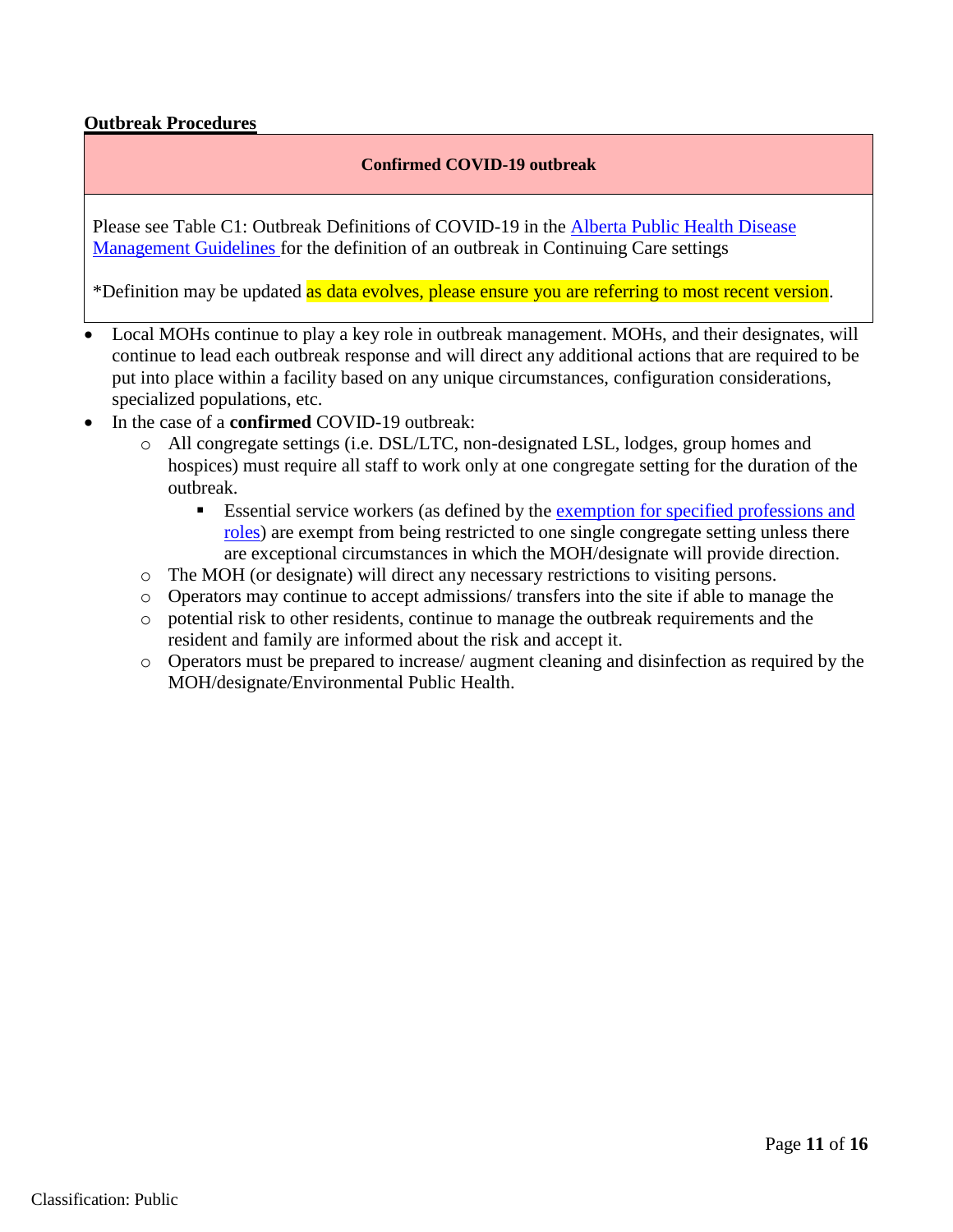## <span id="page-11-0"></span>**Revision History**

| <b>Document</b>   | <b>Overview</b>                                           | <b>Description</b>                                                                                                                                                                                       |
|-------------------|-----------------------------------------------------------|----------------------------------------------------------------------------------------------------------------------------------------------------------------------------------------------------------|
| Order 03-<br>2022 | Updated to reflect<br>change in isolation<br>requirements | Isolation requirements updated (Appendix 1,2,3)<br>Included references to more frequent use of rapid antigen tests<br>Clarifications regarding use of respirators<br>Editorial clarifications throughout |

- The following orders were issued previously and can be found at the links provided:
	- o [Order 58-2021](https://open.alberta.ca/dataset/fa1753d5-ad6c-4678-9f43-aef7840b9af0/resource/4fcbcd1c-299a-4782-b731-a1d9b1124951/download/health-cmoh-record-of-decision-cmoh-order-58-2021.pdf)
	- o [Order 49-2021](https://open.alberta.ca/dataset/7714c8ce-aa59-4298-b39f-0d6ff616aafd/resource/2b2df597-94cf-4696-95ff-8679570f1545/download/health-cmoh-record-of-decision-cmoh-order-49-2021.pdf)
	- o [Order 37-2021](https://open.alberta.ca/publications/cmoh-order-37-2021)
	- o [Order 32-2021](https://open.alberta.ca/publications/cmoh-order-32-2021)
	- o [Order 23-2021](https://open.alberta.ca/publications/cmoh-order-23-2021)
	- o [Order 32-2020](https://open.alberta.ca/publications/cmoh-order-32-2020-which-amends-cmoh-order-10-2020-covid-19-response)
	- o [Order 23-2020](https://open.alberta.ca/publications/cmoh-order-23-2020-2020-covid-19-response)
	- o [Order 12-2020](https://open.alberta.ca/publications/cmoh-order-12-2020-2020-covid-19-response)
	- o [Order 08-2020](https://open.alberta.ca/publications/cmoh-order-08-2020-2020-covid-19-response)
	- o [Order 06-2020](https://open.alberta.ca/publications/cmoh-order-06-2020-2020-covid-19-response)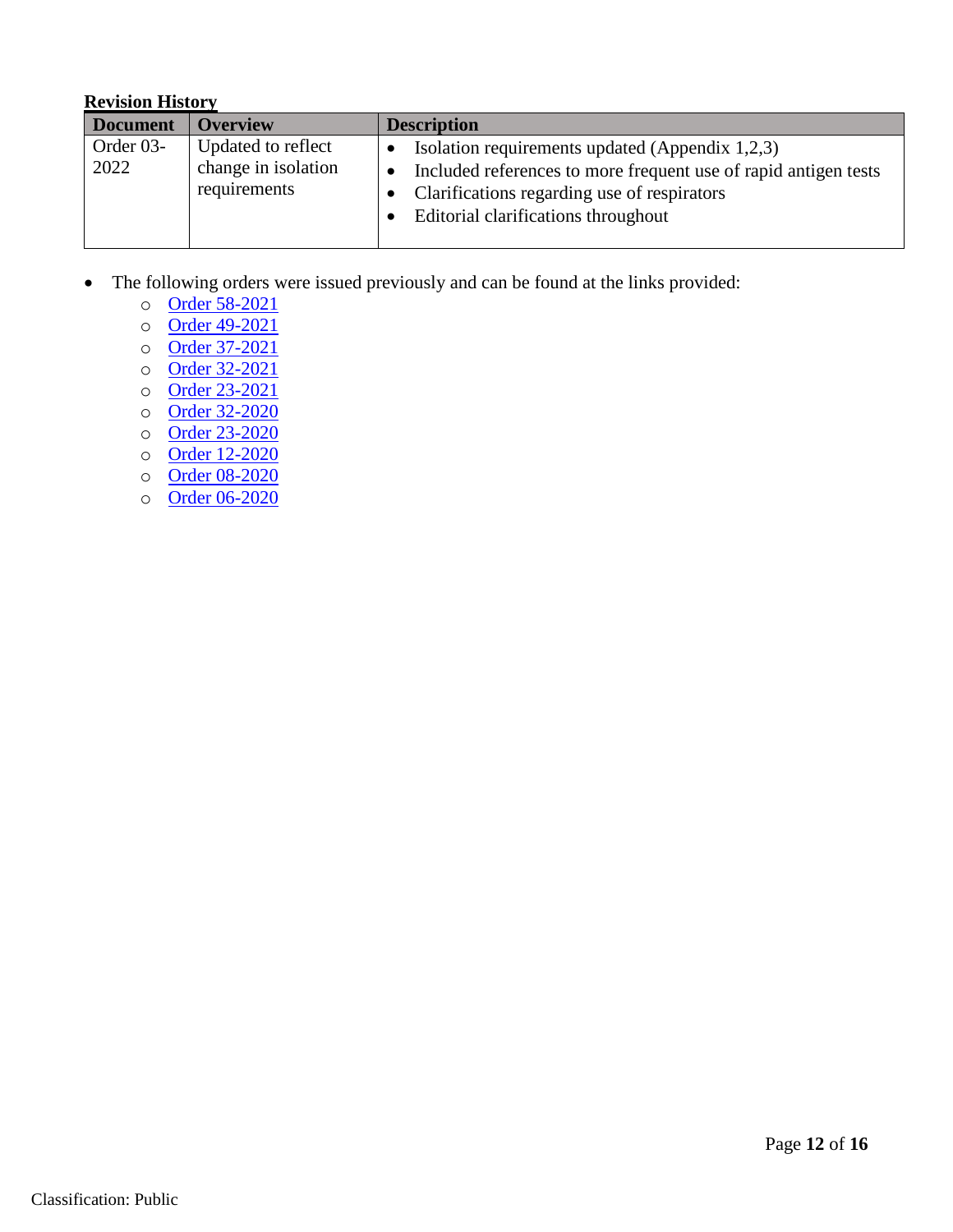# <span id="page-12-0"></span>**References**

- 1. Alberta public health disease management guidelines: coronavirus COVID-19, Alberta Public Health.
	- <https://open.alberta.ca/publications/coronavirus-covid-19>
- 2. Infection prevention and control for COVID-19: Interim guidance for long-term care homes, Public Health Agency of Canada.
	- [https://www.canada.ca/en/public-health/services/diseases/2019-novel-coronavirus](https://www.canada.ca/en/public-health/services/diseases/2019-novel-coronavirus-infection/guidance-documents/omicron-infection-prevention-control-health-care-settings-covid-19-suspected-confirmed.html)[infection/guidance-documents/omicron-infection-prevention-control-health-care-settings-covid-](https://www.canada.ca/en/public-health/services/diseases/2019-novel-coronavirus-infection/guidance-documents/omicron-infection-prevention-control-health-care-settings-covid-19-suspected-confirmed.html)[19-suspected-confirmed.html](https://www.canada.ca/en/public-health/services/diseases/2019-novel-coronavirus-infection/guidance-documents/omicron-infection-prevention-control-health-care-settings-covid-19-suspected-confirmed.html)
- 3. Information for AHS Staff & Health Professionals, Alberta Health Services.
	- <https://albertahealthservices.ca/topics/Page16947.aspx>
- 4. Personal Protective Equipment (PPE) COVID-19, Alberta Health Services
	- <https://www.albertahealthservices.ca/topics/Page17048.aspx>
- 5. Wearing a Respirator, Canadian Centre for Occupational Health and Safety
	- Respirators [Wearing a Respirator : OSH Answers \(ccohs.ca\)](https://www.ccohs.ca/oshanswers/prevention/ppe/wearing.html?=undefined&wbdisable=true)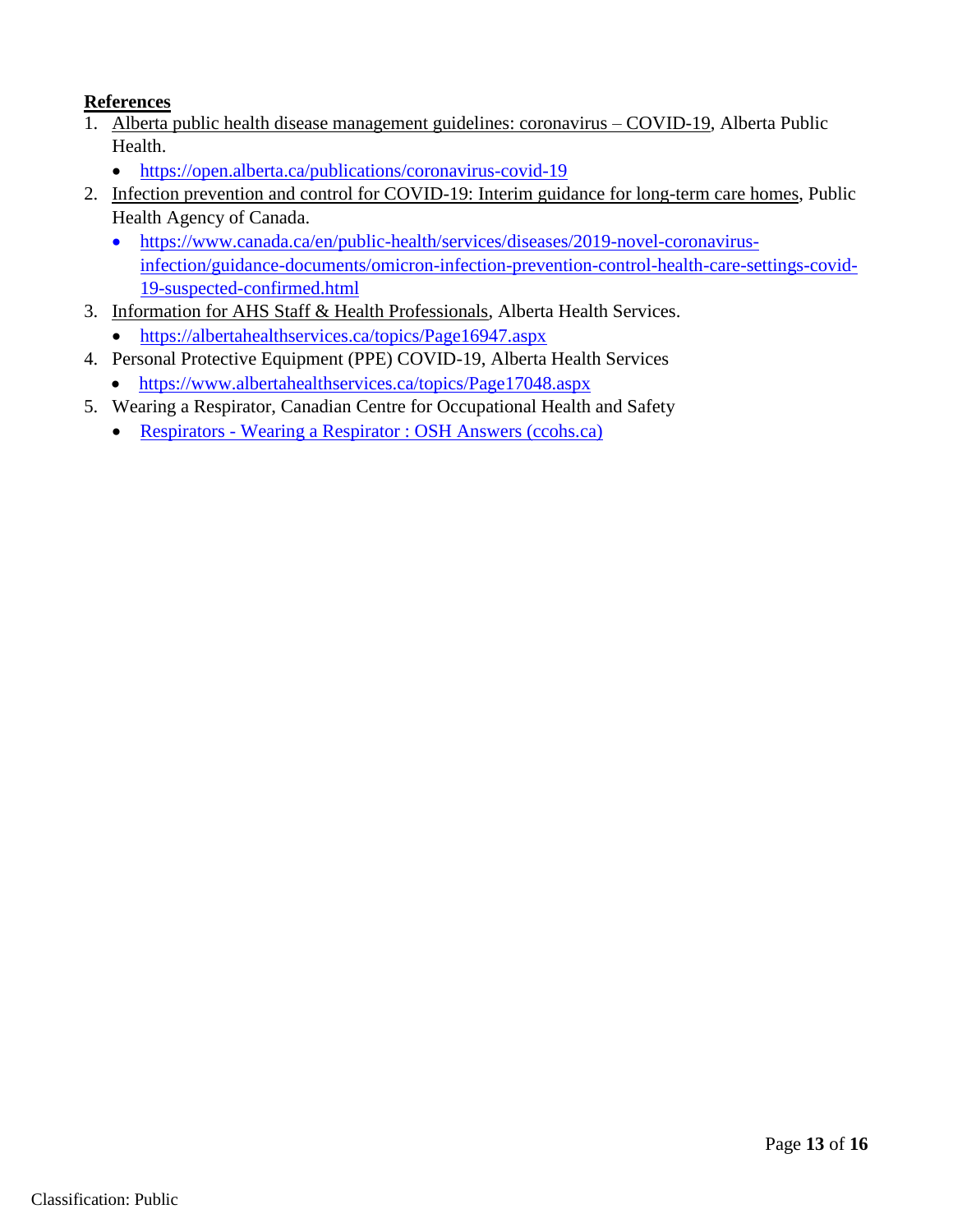<span id="page-13-0"></span>**Appendix 1: Management of Symptomatic LTC/DSL/Hospice Resident COVID-19 Test Results**

Because of the higher prevalence of complex medical conditions in residents of long term care, hospice, and *designated* supportive living, residents in these facilities must still complete a 10 day isolation period if they have COVID-19, independent of their immunization status, in order to continue to minimize the risk of COVID transmission in these settings.

A fully immunized person who has received the complete vaccine series for COVID-19 and it has been 14 days after the second dose in a two dose series or one dose in a one-dose series (e.g. Janssen). If you do not meet this criteria, you are considered NOT fully immunized.

| LTC/DSL/HOSPICE RESIDENTS WITH SYMPTOMS |                                                                         |  |  |  |
|-----------------------------------------|-------------------------------------------------------------------------|--|--|--|
| <b>COVID-19 Test</b>                    | <b>Management</b>                                                       |  |  |  |
| <b>Positive</b>                         | Isolate with contact and droplet precautions for 10 days from the onset |  |  |  |
| <b>OR</b>                               | of symptoms or until symptoms improve AND they are afebrile (have no    |  |  |  |
| No swab taken and the                   | fever) for 24 hours without the use of fever reducing medications,      |  |  |  |
| resident has fever, cough,              | whichever is longer.                                                    |  |  |  |
| shortness of breath, runny              |                                                                         |  |  |  |
| nose, sore throat, or loss              |                                                                         |  |  |  |
| of taste or smell.                      |                                                                         |  |  |  |
| <b>Negative</b>                         | Apply IPC precautions according to normal risk assessment of            |  |  |  |
| <b>OR</b>                               | symptoms and suspected etiology, including contact and droplet          |  |  |  |
| No swab taken, with                     | precautions for vomiting and/or diarrhea. Discontinue precautions once  |  |  |  |
| other symptoms not                      | symptoms are fully resolved.                                            |  |  |  |
| listed above                            |                                                                         |  |  |  |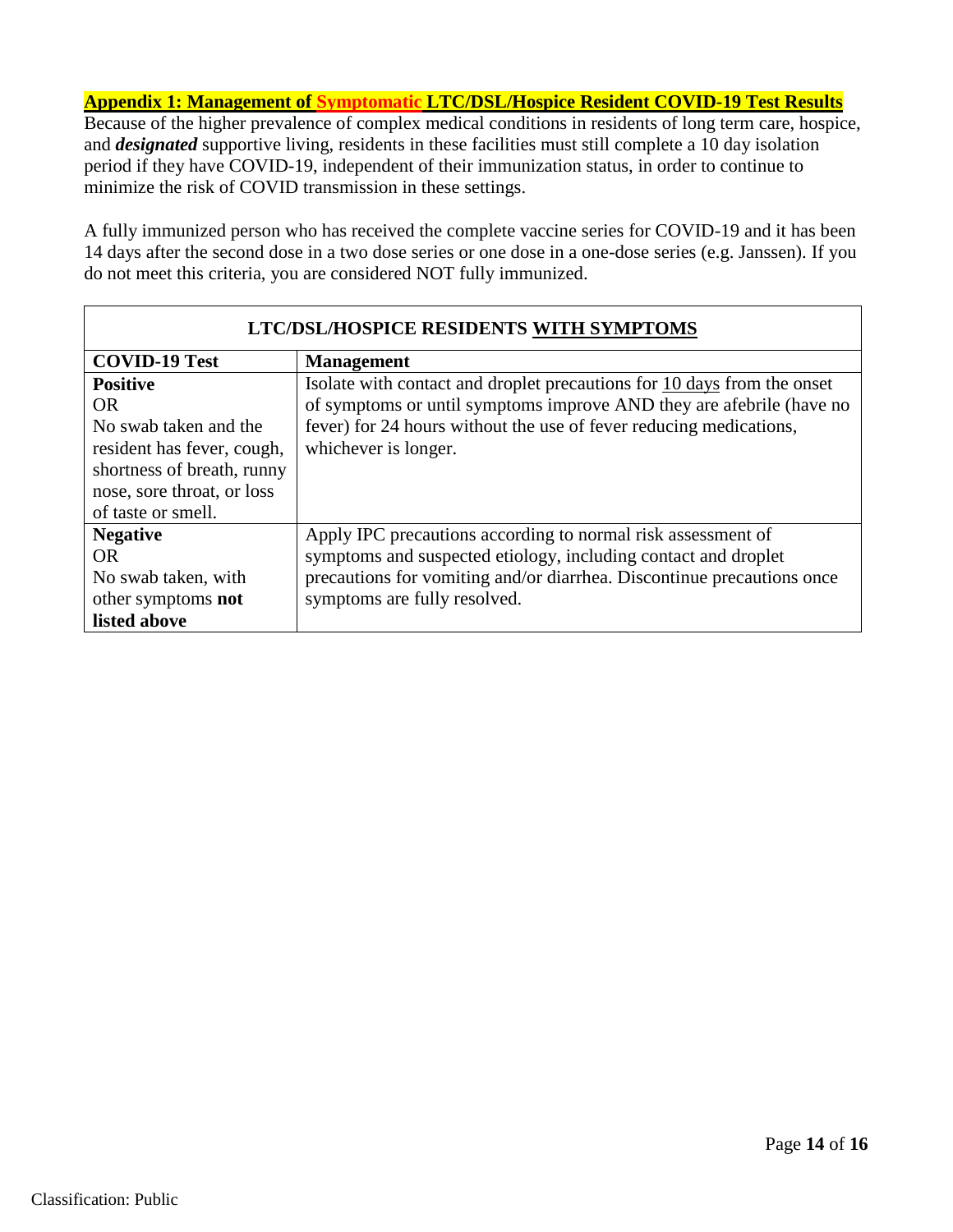<span id="page-14-0"></span>**Appendix 2: Management of Asymptomatic LTC/DSL/Hospice Resident COVID-19 Test Results** Because of the higher prevalence of complex medical conditions in residents of long term care, hospice, and *designated* supportive living, residents in these facilities must still complete a 10 day isolation period if they have COVID-19, independent of their immunization status, in order to continue to

minimize the risk of COVID transmission in these settings.

A fully immunized person who has received the complete vaccine series for COVID-19 and it has been 14 days after the second dose in a two dose series or one dose in a one-dose series (e.g. Janssen). If you do not meet this criteria, you are considered NOT fully immunized.

| LTC/DSL/HOSPICE RESIDENTS WITHOUT SYMPTOMS |                                                                                                                                                                                                                                                                                                         |  |  |  |  |
|--------------------------------------------|---------------------------------------------------------------------------------------------------------------------------------------------------------------------------------------------------------------------------------------------------------------------------------------------------------|--|--|--|--|
| <b>COVID-19 Test</b>                       | <b>Management</b>                                                                                                                                                                                                                                                                                       |  |  |  |  |
| <b>Positive</b>                            | Isolate with contact and droplet precautions for a minimum of 10 days from<br>the collection date of the positive test (this includes rapid test date, if taken<br>prior to PCR).<br>Monitor for the development of symptoms. If symptoms develop, follow<br>recommendations for symptomatic residents. |  |  |  |  |
| <b>Negative</b>                            | Isolation is not required but continue monitoring symptoms.                                                                                                                                                                                                                                             |  |  |  |  |
| <b>OR</b>                                  |                                                                                                                                                                                                                                                                                                         |  |  |  |  |
| <b>NO</b> swab taken                       |                                                                                                                                                                                                                                                                                                         |  |  |  |  |